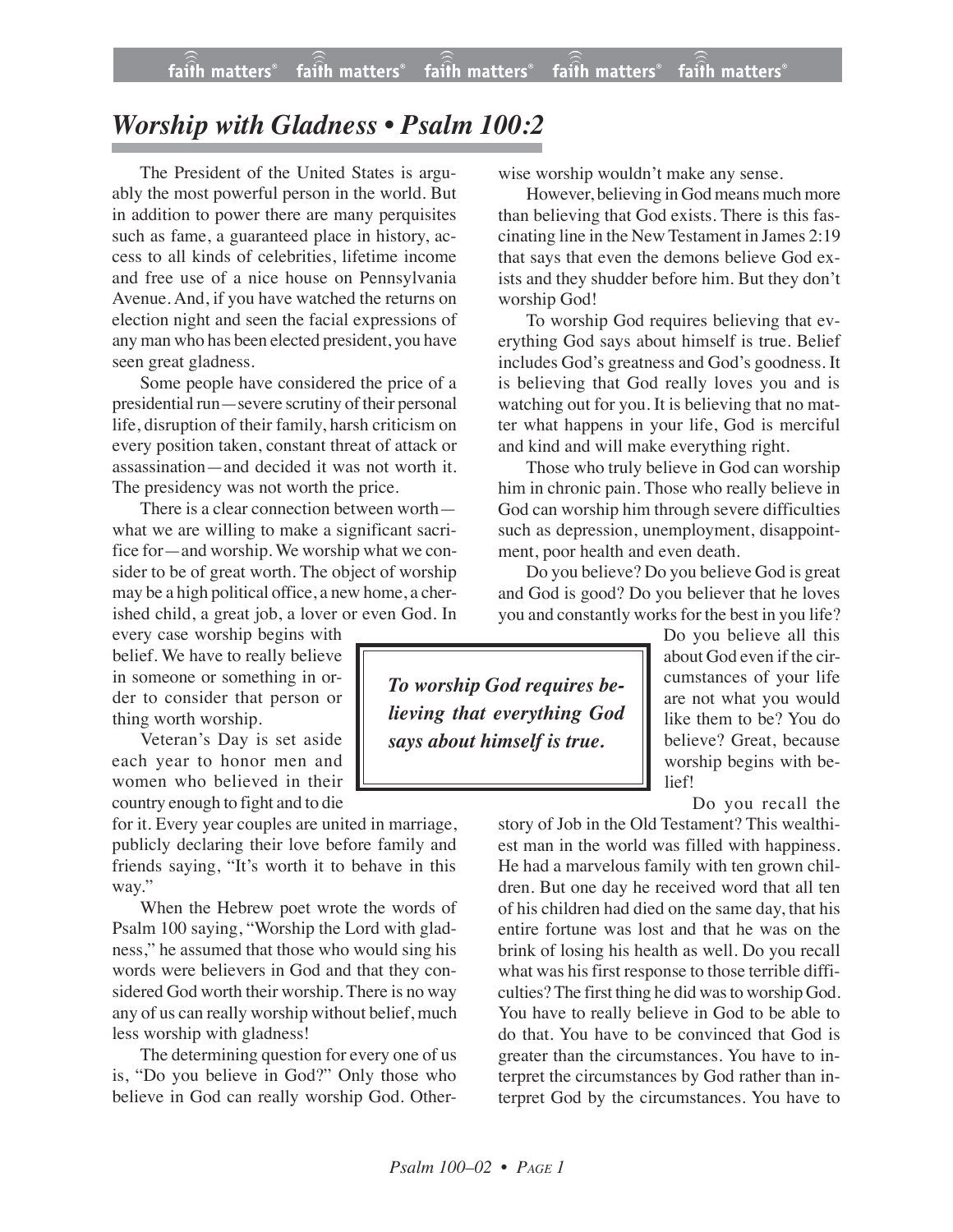really believe to worship him when things go terribly wrong.

What exactly is worship? Some people mistakenly confuse worship with music or with church services, but that is neither biblical nor accurate. The Hebrew word that is translated worship in Psalm 100 literally means "serve" or "minister". So worship means service.

There is an interesting conversation between Jesus and the Devil in Matthew 4. Jesus had gone out into the Palestinian desert for forty days. He fasted for nearly six weeks so he we really hungry. Then Satan showed up and suggested that Jesus miraculously change a few rocks into loaves of bread so he could eat. Jesus refused. So Satan whisked Jesus into the city of Jerusalem to the highest point in the city, part of the ancient Temple, and told him to jump off and have his angels catch him. Jesus refused. The last test of Jesus is reported in verses 8-10:

> Again, the devil took him to a very high mountain and showed him all the kingdoms of the world and their splendor. "All this I will give you," he said, "if you will bow down and worship me."

> Jesus said to him, "Away from me, Satan! For it is written: 'Worship the Lord your God, and serve him only.'"

When Satan told Jesus to worship him, what do you think he meant? Did he want Jesus to sing to him? Of course not! He wanted Jesus to serve him, to do what Satan said.

The way we worship God is to do what he wants us to do. He wants us to hate evil and love good. He wants us to be kind to others. He wants us to forgive, to be compassionate and generous to those that are poor, to love him and to tell him that we love him.

One way I worship God is that when I first awaken in the morning I tell God that I love him and that I will try to serve him that day any way I can. I tell him to just let me know what he would like me to do and I will do my best to do whatever he asks.

Talk to a loyal employee of almost any company and ask about his approach to his job. Many will say, "I just try to do whatever the boss wants me to do. In a sense, my job is to make my boss look good and that's what I want to do."

Worship is much like that. We worship God by doing what he wants us to do. We live to make him look good because we believe in God and because we think he is worth it.

To worship God is to believe in him, to love him and to serve him. Imagine approaching every day with that agenda. Imagine telling him every day, "God, I believe in you. Not just that you exist but that you are everything you say you are. I love you. I want to do whatever you want me to do today."

One of the ways we can serve and worship God is with songs. Worship through "joyful songs" is much like singing love songs to God. We can and should sing to him alone, but there is something special about singing to him together.

When we gather in a meeting that has worship music, it is not to entertain us but to love and to serve God. The audience is never on the platform or in the pews. We have an audience of One, and that One is God! The singers up front aren't singing to us, they are singing to God for us and we are listening and sharing. The group songs we sing together aren't primarily for our pleasure but for God's enjoyment.

Psalm 100 invites us to "Shout for joy to the Lord, all the earth. Worship the Lord with gladness; come before him with joyful songs." There is a repeated emphasis on joy and gladness. Apparently God desires gladness with worship. That makes sense. After all, God is a person. He enjoys glad worshippers rather than worshippers who are grouches and grumps.

Think about your co-workers. Do you have some fellow employees who complain and criticize every time they talk to you? It's not that their problems aren't real, but they always have a negative attitude. Compare them to those coworkers who come to you with gladness. They can always find something good to share. They are encouragers. They are grateful and have attitudes of gratitude. QUESTION: Who do you most enjoy having around?

Don't misunderstand me. It's not that God doesn't want to hear about our hurts and our needs. But God also wants to hear our joy and gladness. He wants to be encouraged by the dif